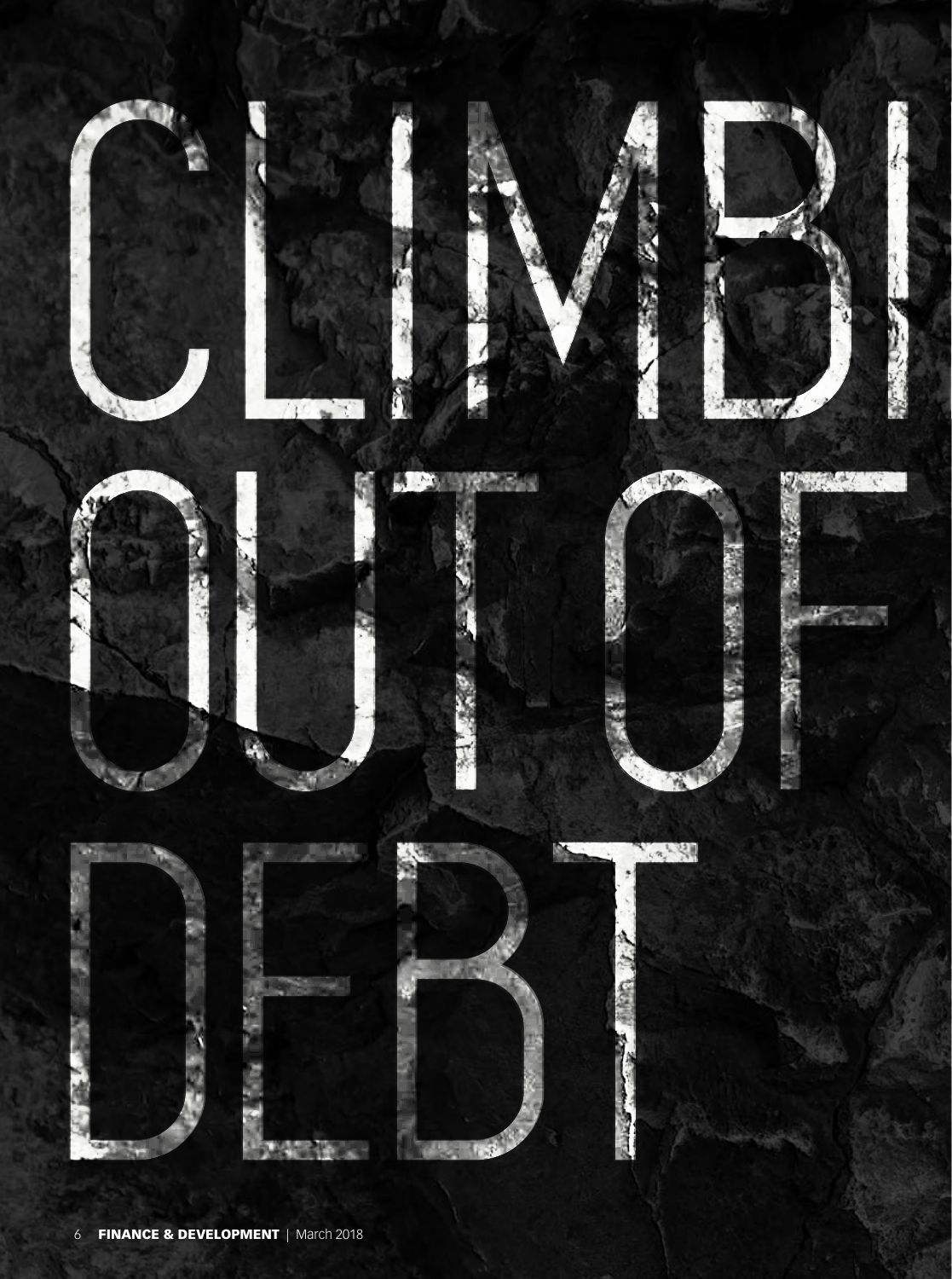## A new study offers more evidence that cutting spending is less harmful to growth than raising taxes **Alberto Alesina, Carlo A. Favero, and Francesco Giavazzi**

CLIMBI[NG](http://www.imf.org/external/pubs/ft/fandd/2018/03/alesina.htm) 

CLIMBING

OUT OF STRAIGHT

OUT OF STREET

Imost a decade after the onset of the global financial crisis,<br>national debt in advanced economies remains near its highest<br>level since World War II, averaging 104 percent of GDP. In<br>Japan, the ratio is 240 percent and in lmost a decade after the onset of the global financial crisis, national debt in advanced economies remains near its highest level since World War II, averaging 104 percent of GDP. In Japan, the ratio is 240 percent and in Greece almost 185 percent. measures either to cut spending or increase revenue, the situation will only get worse. As central banks abandon the extraordinary monetary measures they adopted to battle the crisis, interest rates will inevitably rise from historic lows. That means interest payments will eat up a growing share of government spending, leaving less money to deliver public services or take steps to ensure long-term economic growth, such as investing in infrastructure and education. Servicing debt will become a major burden.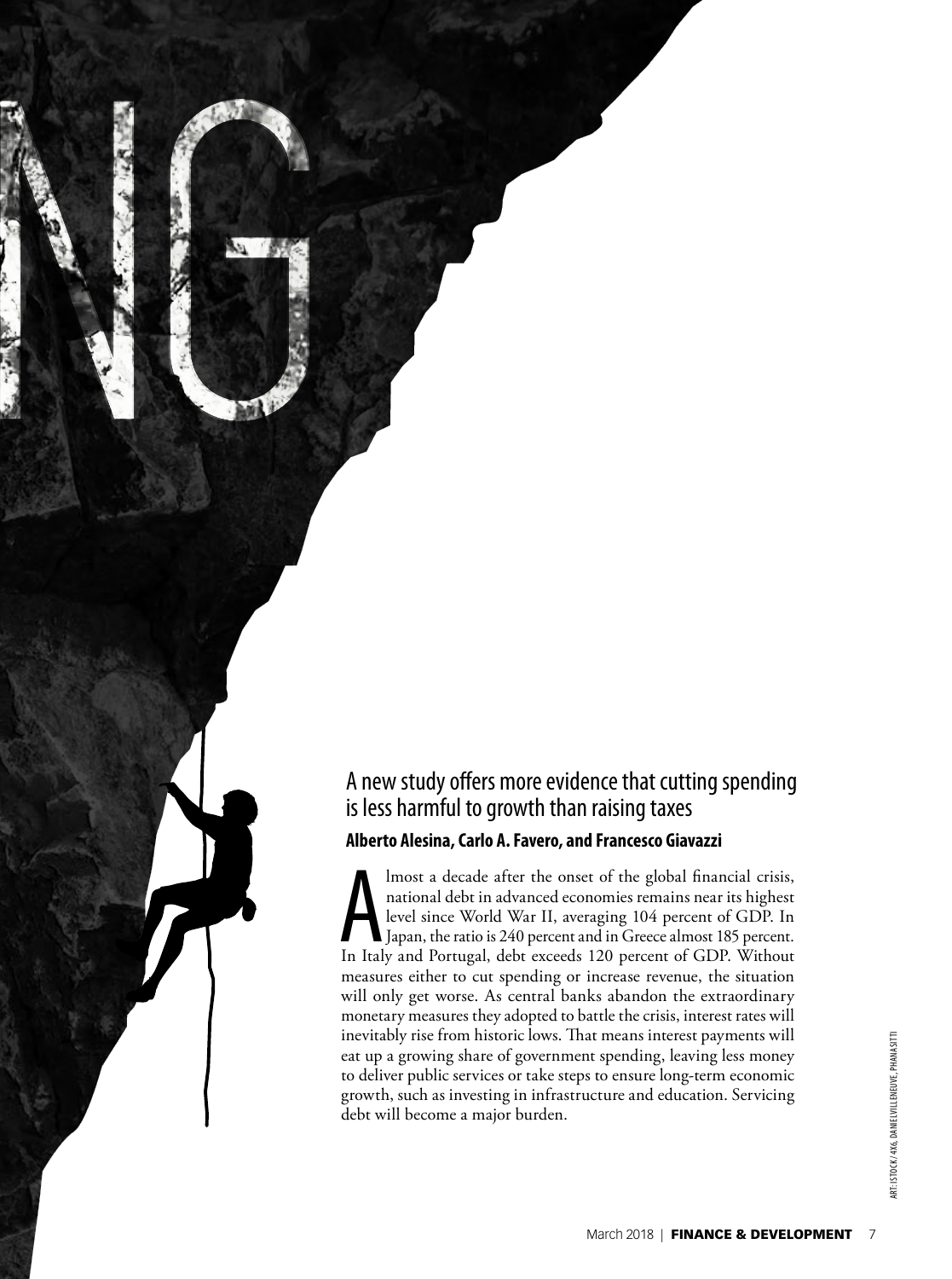What is the best way to reduce debt to sustainable levels? That question has taken on renewed importance since the global financial crisis of 2008, when government spending to stimulate growth and help the unemployed boosted budget deficits to postwar records. Some economists argue that cutting spending is the best medicine for restoring fiscal health. Others insist, on the contrary, that spending cuts are self-defeating, because they hurt economic growth. They prescribe even more government spending to reinvigorate a flagging economy.

To get a handle on the issue, it helps to look at the mathematics of debt reduction. The relevant number here is not the total amount of debt, but the ratio of debt to national income, or GDP,

richer set of data covering 16 of the 35 countries belonging to the Organisation for Economic Co-operation and Development between 1981 and 2014, including Canada, Japan, the United States, and most of Europe, excluding postcommunist nations. Our analysis focused on some 3,500 policy changes geared toward reducing deficits either by raising taxes or by cutting spending. We excluded fiscal measures aimed at stabilizing output—for example, cutting spending to cool an overheated economy—because such measures depend on the state of the economy and thus do not represent exogenous policy changes.

We should emphasize that our study focuses on a relatively limited group of developed economies. Austerity policies will have different effects in

## [Expenditure-based plans generally were less harmful to](http://www.imf.org/external/pubs/ft/fandd/2018/03/alesina.htm)  growth than tax-based plans.

which is a measure of the resources the economy can use to repay its debt. There are two ways to lower the ratio of debt to GDP. One is to reduce the size of the budget deficit (by cutting spending or increasing revenue); the other is to expand the size of the economy. Ideally, governments will reduce deficits and turn them into primary surpluses (that is, the excesses of tax revenue over spending, net of interest) in a way that does not hurt growth. If policies geared toward reducing deficits also caused a deep recession, they would be counterproductive: the decline in GDP would increase the debt-to-GDP ratio, notwithstanding the efforts made to reduce the deficit.

Which policies are more likely to result in a lower ratio of debt to GDP? A number of papers have addressed this question since at least the early 1990s (Alesina and Ardagna 2013 summarizes the early literature). We decided to take another look at the issue using new methodology and a much

developing economies, which have much smaller governments. Second, we are concerned with the short term and leave aside longer-term issues such as the impact of aging populations on pensions. Finally, we don't look at the flip side of austerity expansionary policies such as tax cuts or increases in spending.

In studying these episodes, we recognized that shifts in fiscal policy typically come in the form of multiyear plans adopted by governments with the aim of reducing the debt-to-GDP ratio over a period of time—typically three to four years. After reconstructing such plans, we divided them into two categories: expenditure-based plans, consisting mostly of spending cuts, and tax-based plans, consisting mostly of tax hikes. Our conclusion runs against the basic Keynesian message, which implies that spending cuts are more recessionary than tax increases. On the contrary, our study confirms that expenditure-based plans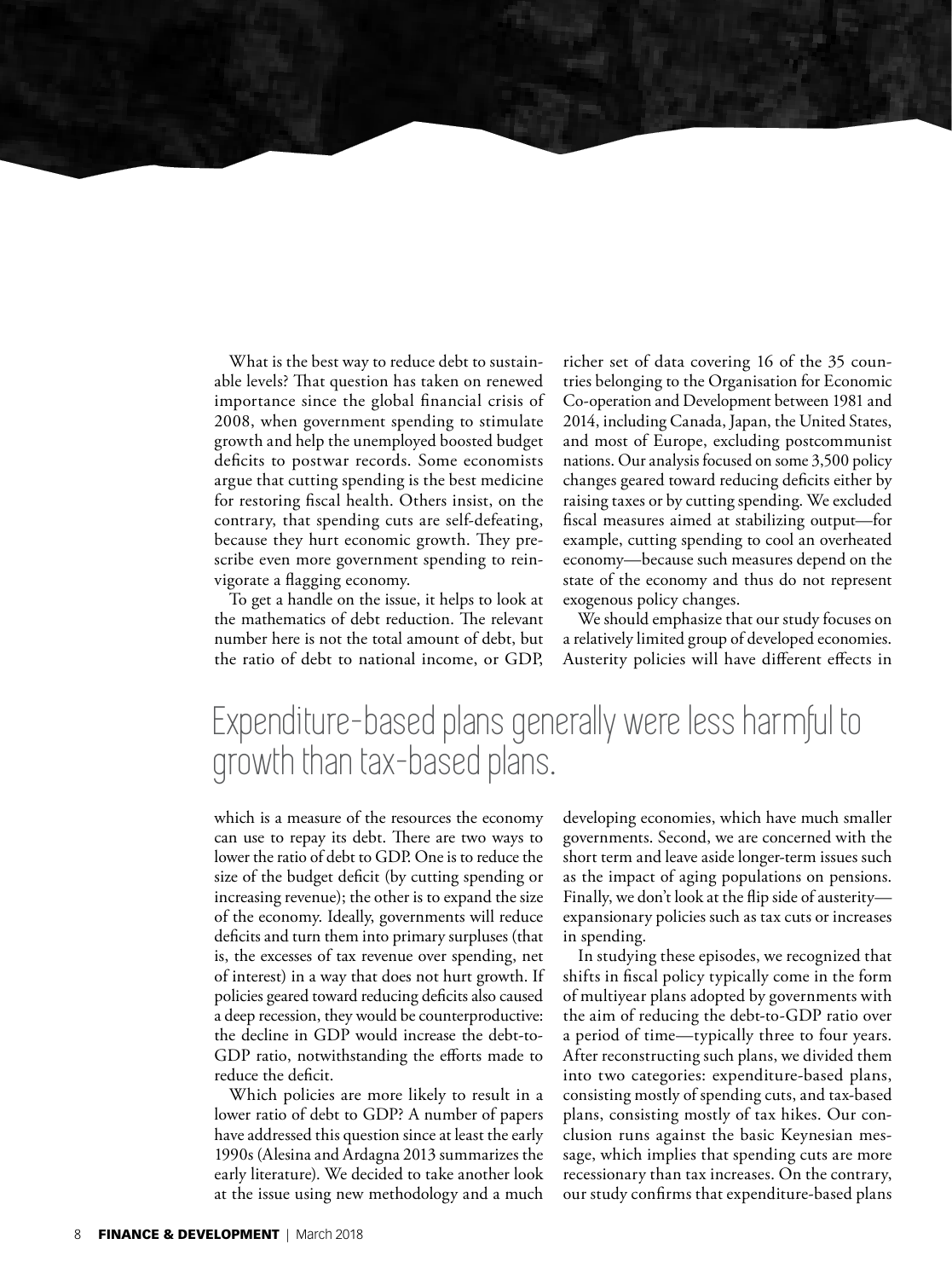generally were less harmful to growth than taxbased plans.

More specifically, we found that on average, expenditure-based plans were associated with very small downturns in growth: a plan worth 1 percent of GDP implied a loss of about half a percentage point relative to the average GDP growth of the country. The loss in output typically lasted less than two years. Moreover, if an expenditure-based plan was launched during a period of economic growth, the output costs were zero, on average. This means that some expenditure-based fiscal plans were associated with small downturns, while others were associated with almost immediate surges in growth, a phenomenon sometimes known as "expansionary austerity" that was first identified by Giavazzi and Pagano (1990). By contrast, tax-based fiscal corrections were associated with large and long-lasting recessions. A tax-based plan amounting to 1 percent of GDP was followed, on average, by a 2 percent decline in GDP relative to its pre-austerity path. This large recessionary effect tends to last several years.

In our results, there is expansionary austerity when a fiscal adjustment is accompanied by faster growth than would have occurred without the fiscal correction. Other definitions are possible for instance, looking at GDP growth relative to other countries in the sample. Expenditure-based fiscal corrections that resulted in GDP growth higher than the average, for the same period, of other countries in our sample included Austria, Denmark, and Ireland in the 1980s and Canada, Spain, and Sweden in the 1990s. Following the financial crisis, the two countries that adopted spending-based austerity and did better than the rest of the sample were Ireland and the United Kingdom, despite the huge banking problems in the former.

Governments sometimes seem to be aware of the different effects of tax-based and spending-based plans. For instance, in 2010 the Irish government noted that:

"The budget focused on curbing spending to adjust expenditure needs to the revenue base, which has been reduced as a result of the overall contraction of the economy and the loss of certain income streams. In addition…the Government took on board evidence from international organizations, such as the EU Commission, the OECD and the IMF, as well as the relevant economic literature which indicates that consolidation driven by cuts in expenditure is more successful in reducing deficits than consolidation based on tax increases." (Ireland Stability Programme Update, December 2009, 15)

Our second finding is that reductions in entitlement programs and other government transfers were less harmful to growth than tax increases. Such cuts were accompanied by mild and short-lived economic downturns, probably because taxpayers perceived them as permanent and so expected that the taxes needed to fund the programs would be lower in the future. Thus, the data suggest that reforms of social security rules aimed at reducing government spending are more like normal spending cuts than tax increases. Because social security reforms tend to be persistent, especially in countries with aging populations, they entail some of the smallest costs in terms of lost output.

Private investment also responded very differently [to the two types of austerity plans—positively](http://www.imf.org/external/pubs/ft/fandd/2018/03/alesina.htm)  to spending-based plans and negatively to taxbased plans. Business confidence behaved consistently with private investment. On the other hand, household consumption and net exports (the difference between exports and imports) did not appear to differ on average during the two types of adjustments.

What about recent episodes of austerity that occurred after the crisis and started during a recession? Although the sheer size of some of these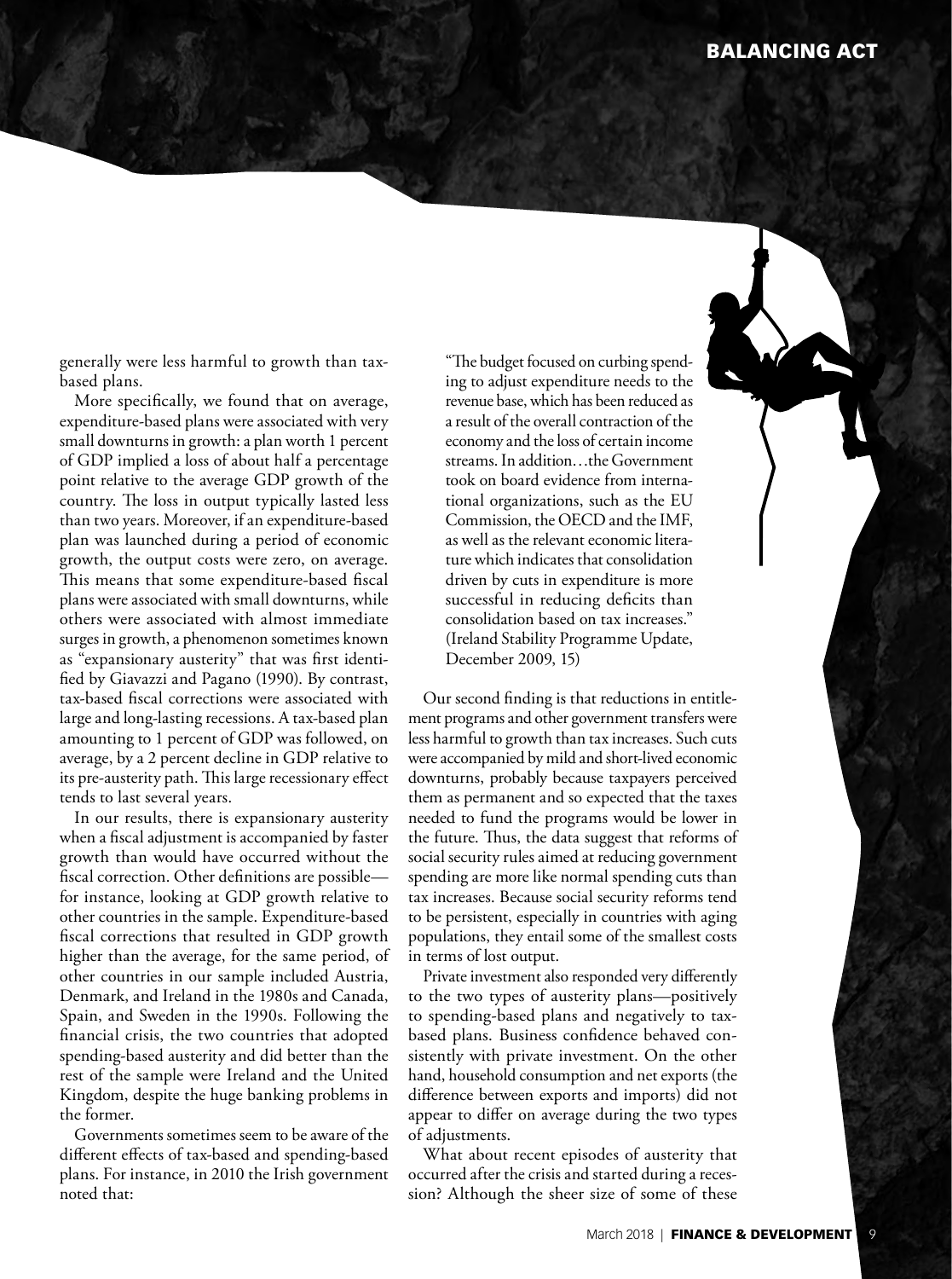austerity plans was exceptional—not only in Greece but also in Ireland, Portugal, and Spain and to a lesser extent in Italy and the United Kingdom—the outcomes did not differ significantly from those of previous episodes. Countries that chose tax-based austerity suffered deeper recessions than those that chose to cut spending. Among the latter are Ireland, despite a massive bank bailout program, and the United Kingdom, whose economic performance was much stronger than the IMF had predicted. The UK plan consisted almost completely of spending cuts. These included cuts in government consumption and public investment; reductions in transfers, including more restrictive policies on employers' pension contributions; support allowances; and public service pensions. Spending cuts (planned or immediately implemented) between

harmful if preceded by a currency devaluation, which would make exports more competitive and support growth. We find that this was not the case: there was no systematic difference in the behavior of the exchange rate before the two types of fiscal adjustment. If the exchange rate had been a significant factor, then the difference between the two cases in terms of GDP growth should have been associated with higher growth of net exports following a devaluation, independently of the type of fiscal plan adopted. This was not the case. As mentioned above, the driving force was domestic private investment.

Finally, large fiscal adjustments are often periods of deep structural reforms, which may include the liberalization of product and/or labor markets. If these were systematically occurring at the time of

## [Countries that chose tax-based austerity suffered deeper](http://www.imf.org/external/pubs/ft/fandd/2018/03/alesina.htm)  recessions than those that chose to cut spending.

2010 and 2014 amounted to 2.9 percent of GDP about 0.6 percent a year on average. Of all these measures, 87 percent were implemented within this five-year interval, with the rest deferred. The result: growth in the United Kingdom was higher than the European average. Investment growth recovered from the 21 percent drop of 2009 and increased almost 6 percent in 2010.

There are at least three possible explanations for these striking results. One is that the difference between tax- and spending-based plans is due to a difference in accompanying policies. The most obvious candidate is monetary policy. Guajardo, Leigh, and Pescatori (2014) argue that differences in the response of monetary policy are largely responsible for the different effects of the tax- and spending-based corrections they analyzed. We, however, find only a small fraction of the difference to be related to monetary policy.

A second possibility relates to the behavior of the exchange rate. A fiscal correction could be less

spending cuts, they might explain our finding. But in fact, these reforms did not occur systematically during periods of spending cuts.

A more promising explanation points to the role of confidence and expectations. Imagine an economy on an unsustainable path with exploding public debt. Rising interest rates in countries with high debt may generate exactly this scenario. Sooner or later fiscal stabilization must occur. The longer the delay, the more taxes must be raised (or spending cut) in the future. Stabilization, when it occurs, removes uncertainty about further delays that would have increased the costs even more.

Blanchard (1990) provides a simple model that illustrates this point. Stabilization that eliminates uncertainty about higher fiscal costs in the future stimulates demand today—especially from investors, who are more sensitive to uncertainty given the long-term nature of their plans. In their models, Blanchard (1990) and Alesina and Drazen (1991)